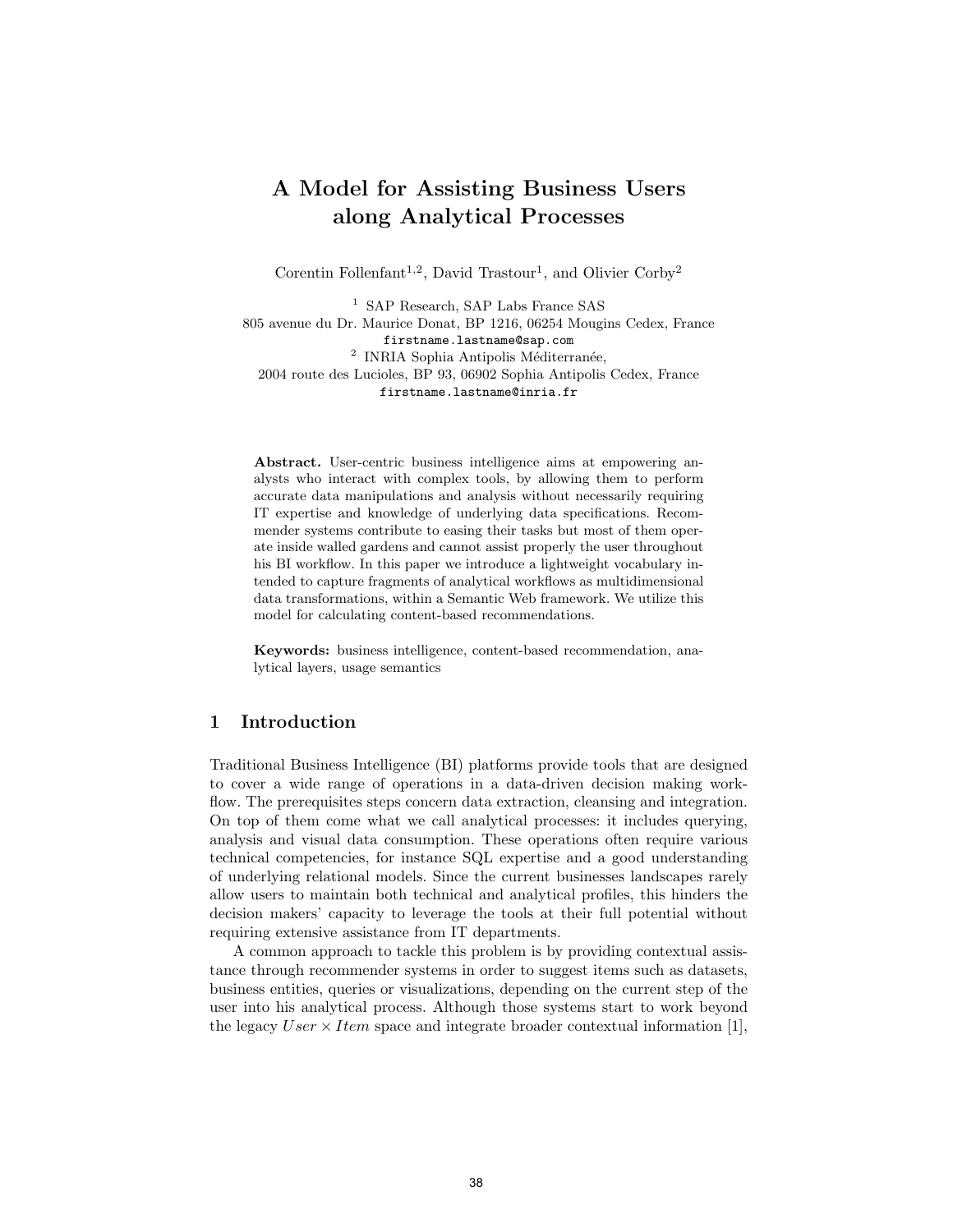they can hardly be applied on the whole analytical process as items become heterogeneous and implicit rating functions complex.

In this paper we propose an information model based on Semantic Web technologies, designed to capture semantics of sequential transformations applied on multidimensional data structures. We describe a content-based recommendation use case of this model, where items' granularity vary from business entities to analytical processes aspects, and their utility is computed by arbitrary functions over their usage statistics.

# 2 Context

BI systems architecture can be split in three layers: first, raw data mainly comes from operational systems where it is stored into heterogeneous databases. Secondly, Extract, Transform, Load (ETL) and integration processes federate those sources into data warehouses. Combined with metadata management components, they expose data through a (hyper)cube model of business entities named after users' familiar terminology: measures (factual data, e.g. Revenue) that can be driven by dimensions (dimensional data, e.g. Country, Year, Store). Thirdly, analytical processes of end user applications such as reporting tools begin by querying the data warehouse layer to retrieve multidimensional data, before applying transformations and visualizations as the user authors his report.

Number of efforts are devoted to making these tools more usable and accessible by involving recommender systems for specific steps of analytical processes. This goes from querying the data warehouse [2, 4], to higher-level workflows such as exploration  $[6, 3]$ . Assisting users throughout the analytical process requires a common metamodel to capture multidimensional operations.

### 3 An Information Model to Capture Usage Semantics

The RDF Data Cube vocabulary introduced by Cyganiak et al.<sup>3</sup> is mainly intended to enable the publication of statistics, and thus provides a metamodel for multidimensional datasets. In order to enable high level description of analytical processes that can be performed within reporting tools, we extend the vocabulary<sup>4</sup> as presented in figure 1. Processes are split into sequences of multidimensional data transformations that

are derived from users' interactions with the report design tool. Each transformation corresponds to a mda:AnalysisLayer subclass instance. Like a web service in the OWL- $S<sup>5</sup>$  fashion, it consumes and exposes interfaces of multidimensional data structures described by qb:DataStructureDefinition individuals

<sup>3</sup> http://publishing-statistical-data.googlecode.com/svn/trunk/specs/src/main/html/cube.html

<sup>4</sup> The RDFS classes and properties of our extension use the mda: prefix, for MultiDimensional Analysis. The qb: prefix refers to Data Cube vocabulary.

<sup>5</sup> http://www.ai.sri.com/daml/services/owl-s/1.2/overview/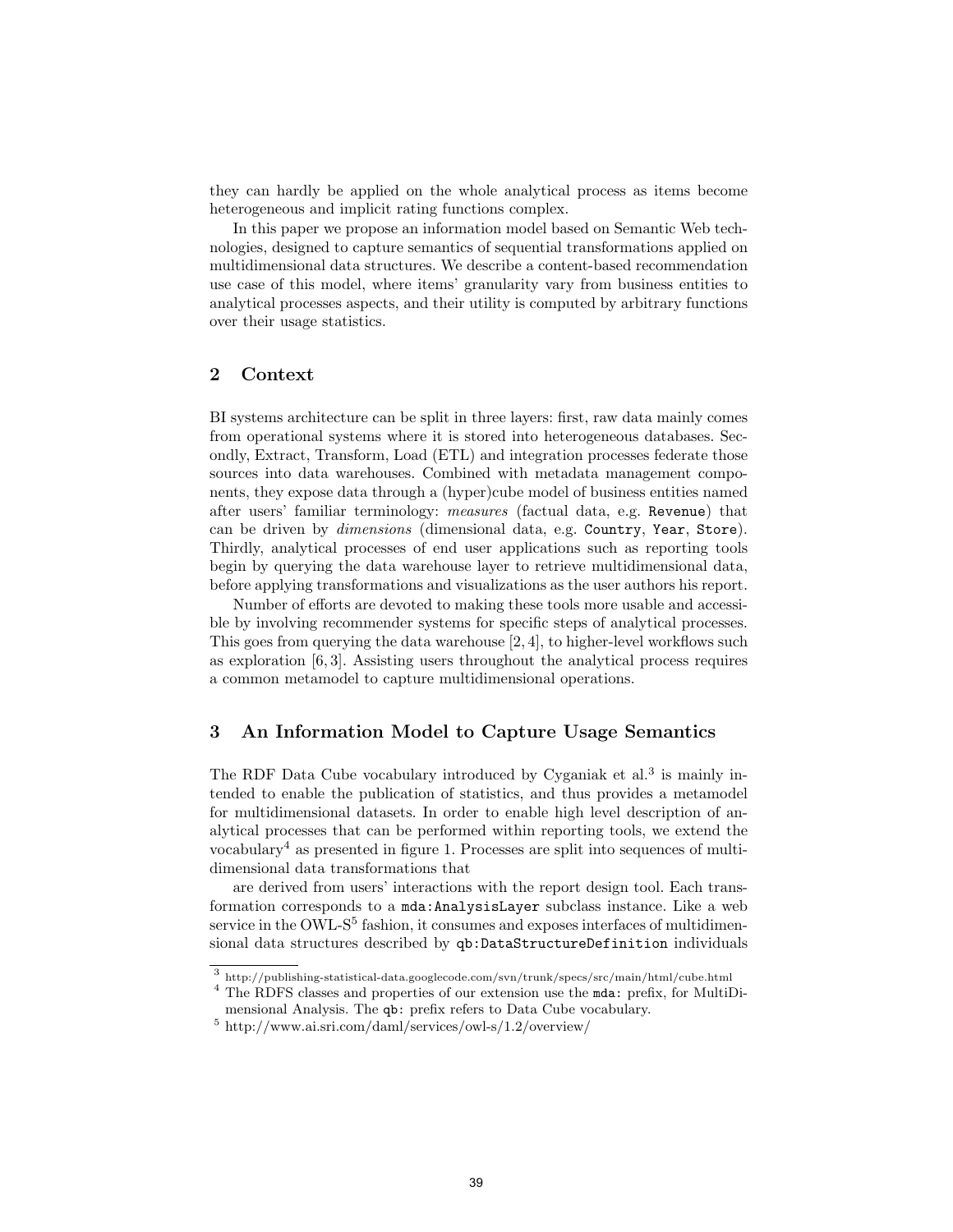

Fig. 1: Multidimensional Analysis extension outline

through mda:inputStructure and mda:outputStructure properties. Transformations can thus be interchanged and reused for describing different snippets (reports elements) that share layers of the analytical process. These layers are connected together through sets of bindings, assemblies, that plug the multidimensional structures atoms, business entities represented by qb:ComponentSpecification individuals.

#### 4 Experiments

Aiming at providing assistance and reuse capabilities to business users who consume reports and have authoring expectations, we leverage our model to compute content-based recommendations. We ran a snippet crawler against a repository of BI reports in order to harvest snippets' underlying analysis sequences and populate an RDF graph with generated triples. The source is an internal repository storing 645 reports used to perform analysis on 101 data warehouse models. A total of 8121 snippets were extracted, all of them being split into up to five layers of transformations over business entities.

Usage statistics measures are extracted from this graph and then used to feed utility functions of a recommender system, for which we identified two granularities of recommendations. First, basic top-k SPARQL queries can suggest business entities that are likely to complete a ProjectionLayer, that is adding dimensions or measures to a snippet's axis. As opposed to this horizontal recommendation, the vertical one aims at recommending entire layers in the analytical process in order to assist a user into reusing relevant transformations or visualizations that can be applied on top of a query. To do so, we compute item similiarity measures for AnalyticalLayer individuals that are not already connected together through assemblies. The similarity measure strategy is adapted from the Levenshtein distance implemented in the iSPARQL extension [5].